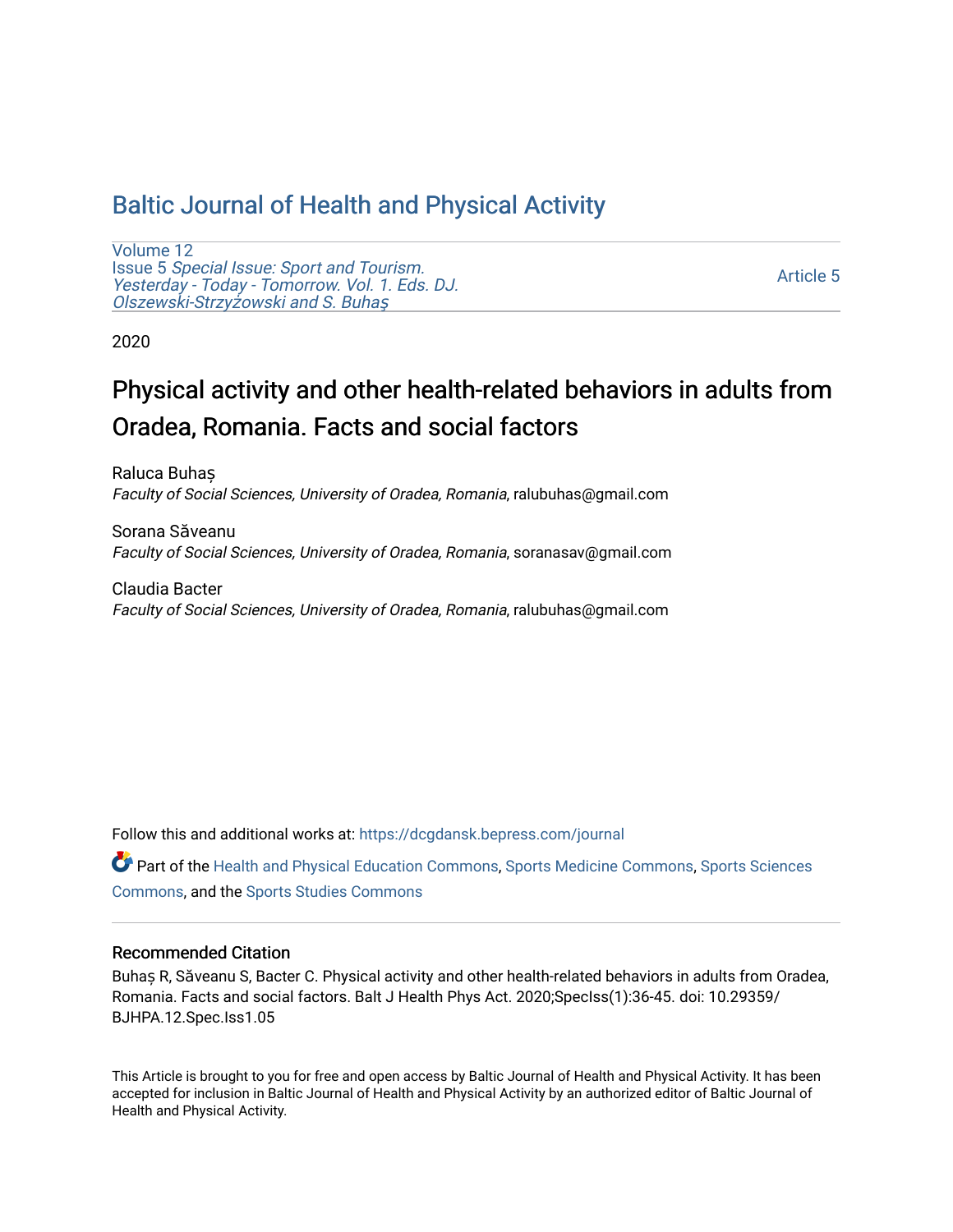# **Physical activity and other healthrelated behaviors in adults from Oradea, Romania. Facts and social factors**

#### **Raluca BuhașABCDEF, Sorana SăveanuABCDEF, Claudia BacterABCDEF**

Faculty of Social Sciences, University of Oradea, Romania

- **A** Study Design
- **B** Data Collection
- **C** Statistical Analysis **D** Data Interpretation
- 

**Authors' Contribution:**

**E** Manuscript Preparation

**F** Literature Search

**G** Funds Collection

| <b>abstract</b>              |                                                                                                                                                                                                                                                                                                                                                                                                                                       |
|------------------------------|---------------------------------------------------------------------------------------------------------------------------------------------------------------------------------------------------------------------------------------------------------------------------------------------------------------------------------------------------------------------------------------------------------------------------------------|
| <b>Background:</b>           | Findings indicate a direct relation between engagement in physical activities, dietary habits and a<br>healthy lifestyle. An active life and a nutritional diet are associated with substantial health benefits.<br>But people's interest in health outcomes as well as their level of engagement in physical activities is<br>influenced by a wide array of determinants, among which socio-cultural factors play an important role. |
| <b>Material and methods:</b> | Our paper investigates how much Romanian adults are engaged in exercising and aims to identify their<br>health-related behaviors Data were collected by questionnaire from 400 subjects.                                                                                                                                                                                                                                              |
| <b>Results:</b>              | Research results indicate that not many Romanian adults are interested in their health. However, those<br>who are preoccupied with this tend to adopt a healthy lifestyle by engaging themselves in various<br>physical activities, feeling motivated about this and eating correctly, as well.                                                                                                                                       |
| <b>Conclusions:</b>          | The level of engagement in physical activity is individually determined by social covariates, such as<br>education, income, occupational status or age.                                                                                                                                                                                                                                                                               |
| Key words:                   | physical activity, social factors, sport involvement, health-related behaviors, adults.                                                                                                                                                                                                                                                                                                                                               |
| article details              |                                                                                                                                                                                                                                                                                                                                                                                                                                       |
|                              | Article statistics: Word count: 3,314; Tables: 0; Figures: 9; References: 30<br>Received: June 2020; Accepted: August 2020; Published: November 2020                                                                                                                                                                                                                                                                                  |
|                              | <b>Full-text PDF:</b> http://www.balticsportscience.com                                                                                                                                                                                                                                                                                                                                                                               |

**Copyright ©** Gdansk University of Physical Education and Sport, Poland

**Indexation:** Celdes, Clarivate Analytics Emerging Sources Citation Index (ESCI), CNKI Scholar (China National Knowledge Infrastructure), CNPIEC, De Gruyter - IBR (International Bibliography of Reviews of Scholarly Literature in the Humanities and Social Sciences), De Gruyter - IBZ (International Bibliography of Periodical Literature in the Humanities and Social Sciences), DOAJ, EBSCO - Central & Eastern European Academic Source, EBSCO - SPORTDiscus, EBSCO Discovery Service, Google Scholar, Index Copernicus, J-Gate, Naviga (Softweco, Primo Central (ExLibris), ProQuest - Family Health, ProQuest - Health & Medical Complete, ProQuest - Illustrata: Health Sciences, ProQuest - Nursing & Allied Health Source, Summon (Serials Solutions/ProQuest, TDOne (TDNet), Ulrich's Periodicals Directory/ulrichsweb, WorldCat (OCLC)

**Funding:** This research received no specific grant from any funding agency in the public, commercial, or not-for-profit sectors. **Conflict of interests:** Authors have declared that no competing interest exists.

**Corresponding author:** Dr Raluca Buhas, Universitatii street, no.1, postal code 410087, Oradea, Romania; phone: +40 773 797515; e-mail: ralubuhas@gmail.com

**Open Access License:** This is an open access article distributed under the terms of the Creative Commons Attribution-Non-Commercial-No-Derivatives 4.0 International (https://creativecommons.org/licenses/by-nc-nd/4.0/), which permits use, distribution and reproduction in any medium, provided the original work is properly cited, the use is non-commercial and is otherwise in compliance with the license.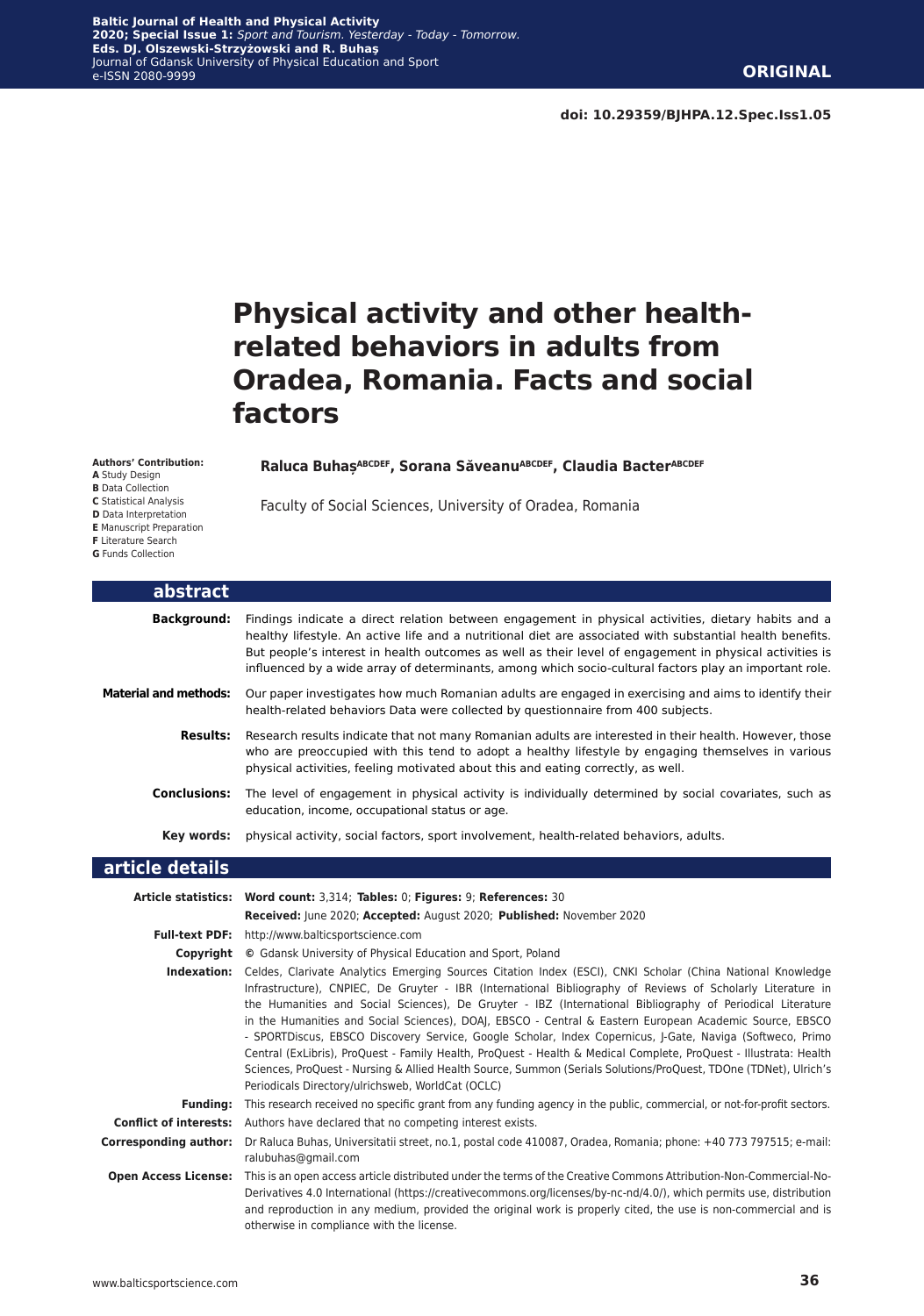### **introduction**

Over the years, the definition of physical activity has been standardized and it is now accepted among professionals: physical activity represents any bodily movement produced by muscles that expands energy beyond resting levels [1, 2, 3]. A wider approach to physical activity tackles its type, duration, frequency and intensity, as well as the social setting in which physical activities occur [4, 5]. However, engagement in physical activity is seen as a healthy behavior. Without any doubt, an adequate level of physical activity provides substantial health benefits at individual level [6, 7]. On the other hand, a sedentary lifestyle acts in the opposite direction. It is demonstrated that regular physical activity provides numerous health benefits and prevents a variety of chronic diseases, such as diabetes, cardiovascular disease, cancer, or obesity, while the most physically active people present the lowest risk in this regard [2, 8].

Overall, a regular physical activity contributes to an increased wellbeing and quality of life. In this regard, organizations and institutions all over the world are concerned about the influence of an inactive lifestyle on public health, as well as on health budgets and economy [9]. The European Commission's White Paper "A Strategy for Europe on Nutrition, Overweight and Obesity related health issues" [10], the White Paper on Sport [11], the World Health Organization Global Strategy on Diet, Physical Activity and Health [12] approach this matter and promote physical activity and a balanced diet. Based on these regulations, Member States are urged to adopt and promote national policies and strategies to encourage an active and healthy lifestyle. The role of the Governments is crucial in this regard, but civil society, nongovernmental organizations and the private sector can be significant players in influencing individual health-related behaviors. A sustainable strategy at an international and national level is the key element in reducing health-related risks and improving public health.

Following these international regulations, Romania also elaborated a national strategy on physical activity and performance sport. The strategy outlines a need to promote an active and healthy lifestyle among all social and economic groups [13] taking into consideration that 63% of Romanian citizens are not involved in any physical activity or do not play sports [14].

In the light of the abovementioned aspects, our paper aims to investigate the level of engagement in physical activities and other healthy practices among adults in Romania. In this regard, our study identifies main social covariates of sport involvement and health-related behaviors by approaching dietary habits, attitudes toward sport and self-perceived weight.

### **Engagement in sport and physical activities**

The Special Eurobarometer on sports [14] shows that almost half of European citizens never exercise or play sport and the tendency to engage in any type of physical activity has decreased over the last years. Only 7% of Europeans practice sport on a regularly basis (minimum five times/week) and the proportion of people who exercise the most is registered mainly in Northern countries (such as Finland, Sweden or Denmark). On the other hand, Eastern and Southern European countries (among which, Romania) have the lowest levels of people engaged in exercising or playing sports.

In terms of duration, frequency and intensity, experts have recommended frequencies of at least 3 days/week and a minimum of 150 minutes/week of moderate to vigorous activity. A moderate intensity physical activity of 150-300 minutes/week provides substantial health benefits [2]. According to the recommendations of the World Health Organization [12], adults should engage in at least 30 minutes of regular moderate physical activity per day in order to reduce the risk of developing chronic diseases. However, only about half of Europeans engage in a moderate level of physical activity during a week, spending one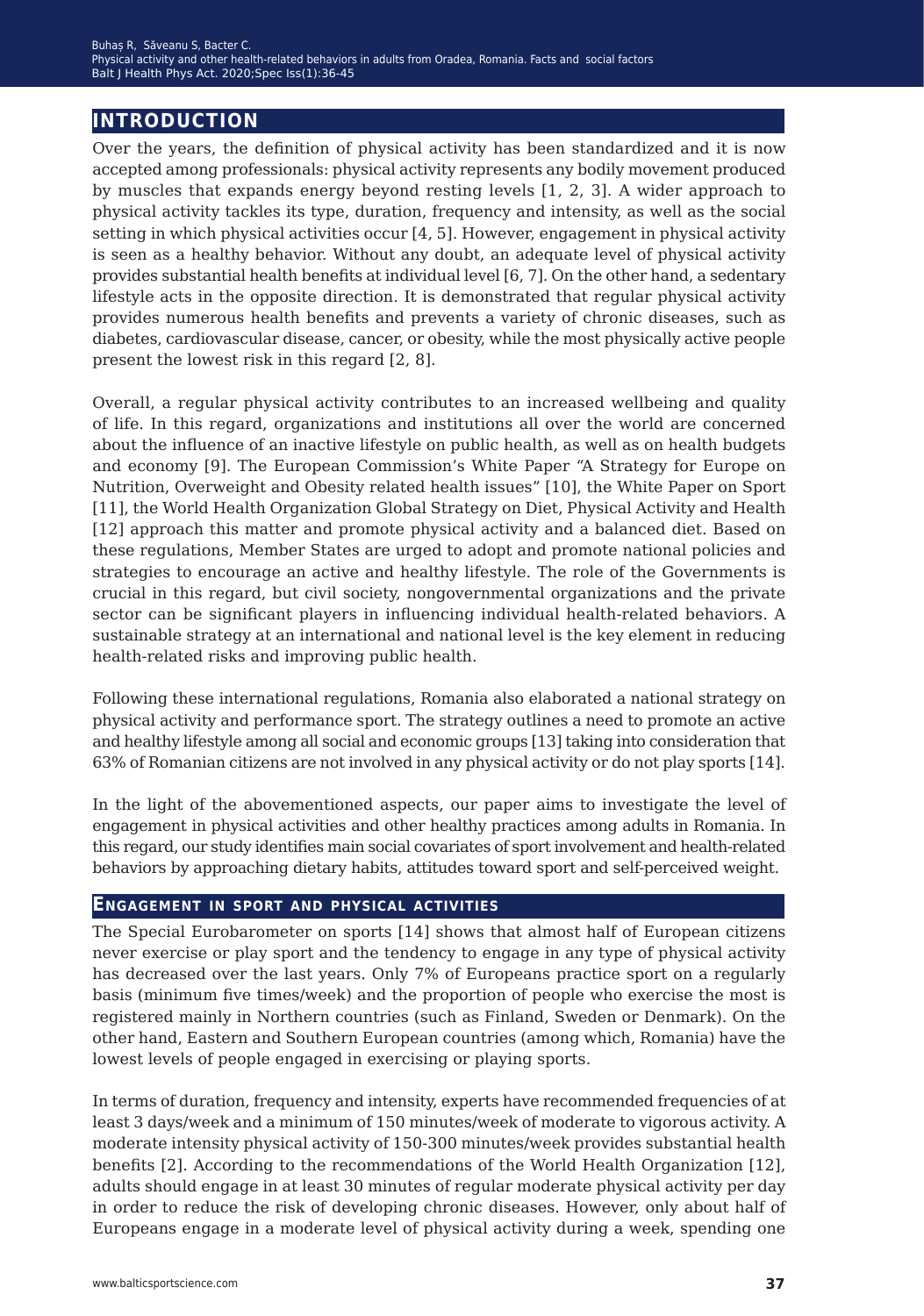hour or less per day doing so, while 15% of them do not walk for 10 minutes at a time at all during a week [14]. A more vigorous physical activity is supposed to induce more health benefits. Even if for sedentary people low levels of physical activity are better than none, there is still a debate among experts regarding the optimal and the minimal volume of exercise for health benefits [8]. Types of physical activity also have different health outcomes. While, for example, aerobic activities (such as swimming) are more associated with the cardio-vascular system, weight-lifting or balance-training activities improve muscle strength, endurance or posture [2].

As mentioned before, physical activity is seen in terms of its volume, including type, frequency, intensity and duration. However, a more complex approach also includes motives for engaging in physical activities and individual attitudes toward it [15]. People act differently, and the self-determination theory (SDT) analyzes, among other theories, how intrinsic and extrinsic motivation determine individual differences. Social and cultural factors facilitate or lower people's initiative, motivation, engagement and persistence in various activities, including in physical activity [16]. Among the most important reasons for Europeans to engage in sport or physical activity is to improve the health status or fitness, to relax, to have fun or to increase performance. On the other hand, inactive people have their reasons for not engaging in such activities. By far, the main reason in this regard is lack of time, but there are also other reasons, such as lack of motivation or interest in sport, or lack of sport facilities [14, 17, 18].

#### **Health-related behaviors**

Unquestionably, a healthy lifestyle is determined by many factors, among which exercise and diet are the key elements. The percentage of overweight and obese people in the EU population has increased very much over the past decades, generated by poor diet and inactive lifestyle [10]. In this context, the World Health Organization [12] recommends a balanced diet in order for people to remain healthy even in their seventh, eighth or ninth decade of life. People are urged to adopt a diet that can ensure a healthy weight and energy by limiting the intake of free sugars, salt and fats and increasing the consumption of vegetables, fruits, grains, nuts. European regulations tackle the role of social and cultural environment, including the media, in shaping healthy eating habits [10]. A large body of research pointed out the need to have a diet rich in fiber foods (fruits, whole grains and vegetables) in order to reduce the risk of degenerative diseases [19, 20]. According to the World Health Organization [21], an adult should eat at least 25 grams of fiber daily. If in some European countries this value is respected, an average Romanian adult eats only 9-10 grams of fibers per day, so much lower than needed. Moreover, very few Romanians consume whole grain foods [20].

A normal body weight and a good health status are based on adequate nutrition and engagement in physical activity. The lack of one of these two elements may cause health imbalance. Literature review outlined the most important determinants of healthy aging. People who live longer are nonsmokers, consume alcohol in moderation, engage regularly in physical activities, and their body mass index (BMI) is in the normal range [22]. Research results indicate an association between higher levels of physical activity and lower BMI, while people with BMI above normal (overweight or obese people) tend to be rather sedentary [15]. Of course, an inactive life is associated with an increase in BMI [23, 24, 25].

### **Who does get involved in sport activities?**

A large body of research outlined the relation between various social-environmental and individual related determinants of physical activity and sport involvement [2, 8, 26]. In general, physical activity involvement and health benefits are strongly associated with socio-cultural factors like age, gender, education, income [4, 27-29].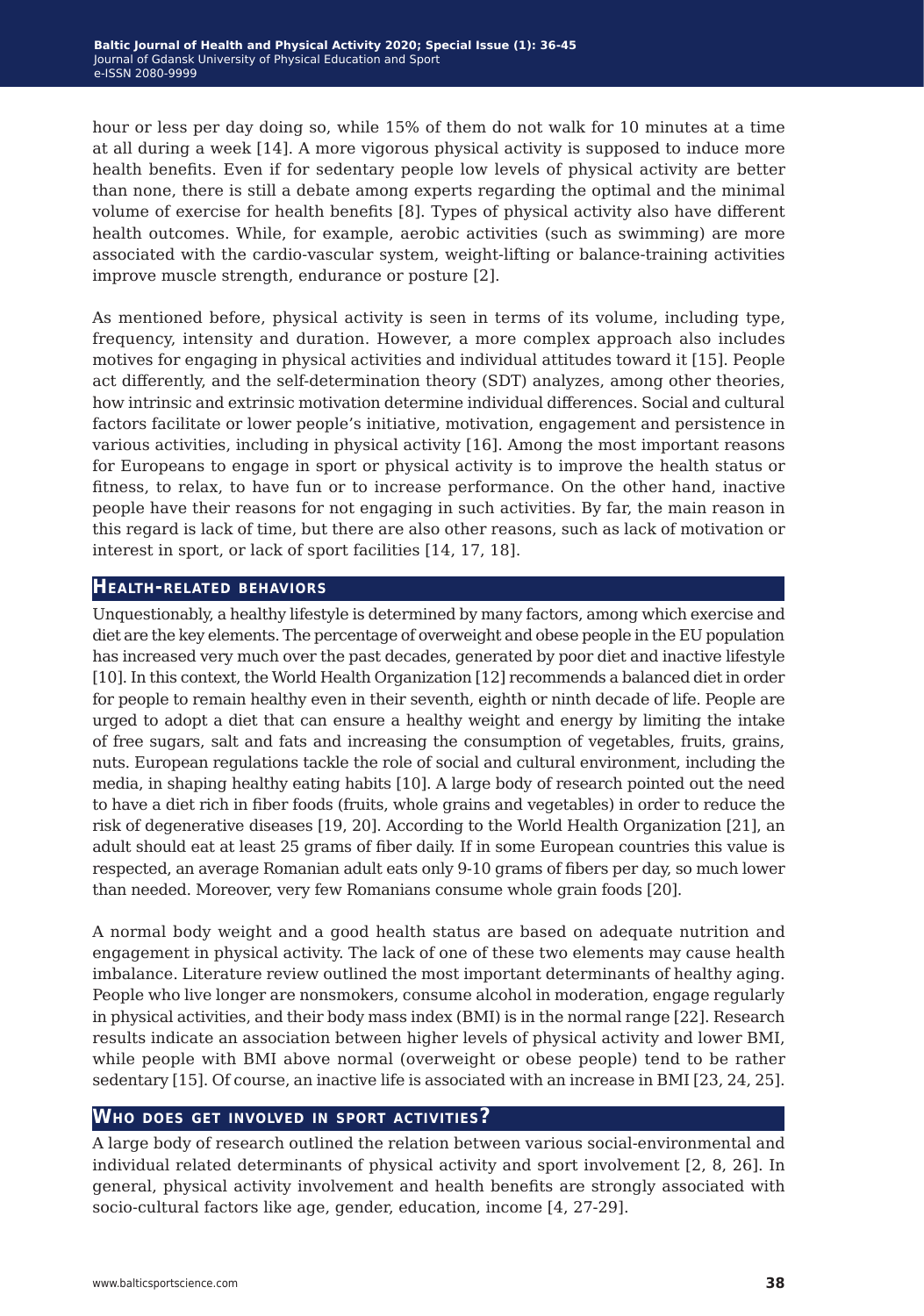Overall, at the level of EU countries men tend to be more engaged in physical activities than women, and this difference is noticed especially in the 15-24 age group [14]. A similar gender difference was found in other studies with female subjects showing a lower level of their engagement in physical activities [4, 15]. In terms of age, as people get older, the level of regular physical activity also decreases [14].

Likewise, the level of education and individuals' or family economic status influence physical activity involvement. People with lower levels of education and income are not as engaged in physical activities as other social groups [4, 14]. Moreover, even people with intermediate income or education tend to be less healthy and active than others [15, 28, 30].

## **material and methods**

*Research methodology.* Data presented in this paper is based on research conducted in Oradea (a city in the North-Western part of Romania) between May and July 2019. Data were collected by a questionnaire. The examined population consisted of adults (18 years old and over) from Oradea. Subjects were selected using a non-random sampling procedure. The selection was based on proportional quotas using age, education, gender, neighborhood and type of residence as the selection criteria.

*Research objectives.* Overall, our study aims to investigate the level of engagement in physical activity and sport as well as other health-related practices, and also to identify social covariates of sport involvement. Starting from this point, we delineated the following research objectives: O1) a descriptive analysis of the level of engagement in physical activity; O2) identification of sport involvement and other health-related behaviors; O3) analysis of social covariates of engagement in physical activity. Furthermore, data were analyzed, and results were discussed according to these research objectives.

*Sample description.* The final data set contained 400 cases. The structure by gender indicates 206 female subjects (51.5%) and 194 male subjects (48.5%). The average age is 46.8 (with 15.4 standard deviation). In terms of the level of education, 45% of the subjects have a high school diploma, 35% graduated from higher education (27.3% have a Bachelor's diploma and 7.8% hold a Master's degree diploma or higher). Among the examined subjects, 15.5% graduated from vocational school or do not obtained a high school diploma, while other 4.5% have less than 8 graduated classes.

Regarding the marital status, 61.2% of the subjects have partners (58.9% are married and 2.3% are engaged in civil partnerships), 20.1% are single, while 18.8% are divorced, separated or widowed. Most respondents currently work: 54.1% are employed and 14% are self-employed, but a rather high percentage of them (31.8%) do not have a job at the moment.

## **results and discussion**

### **Engagement in sport and attitudes toward physical activity**

First, we aimed to identify how our subjects relate to physical activity and sport. In this regard, we wanted to investigate their level of engagement in various physical activities and their attitudes toward sport as well as motivations to adopt an active and healthy lifestyle.

More than half of the subjects (62.8%) declare that they are engaged in some type of physical activity. However, when we analyzed the volume of their physical activity, the data are not too optimistic: only 34.9% of them are involved in regular activity. In terms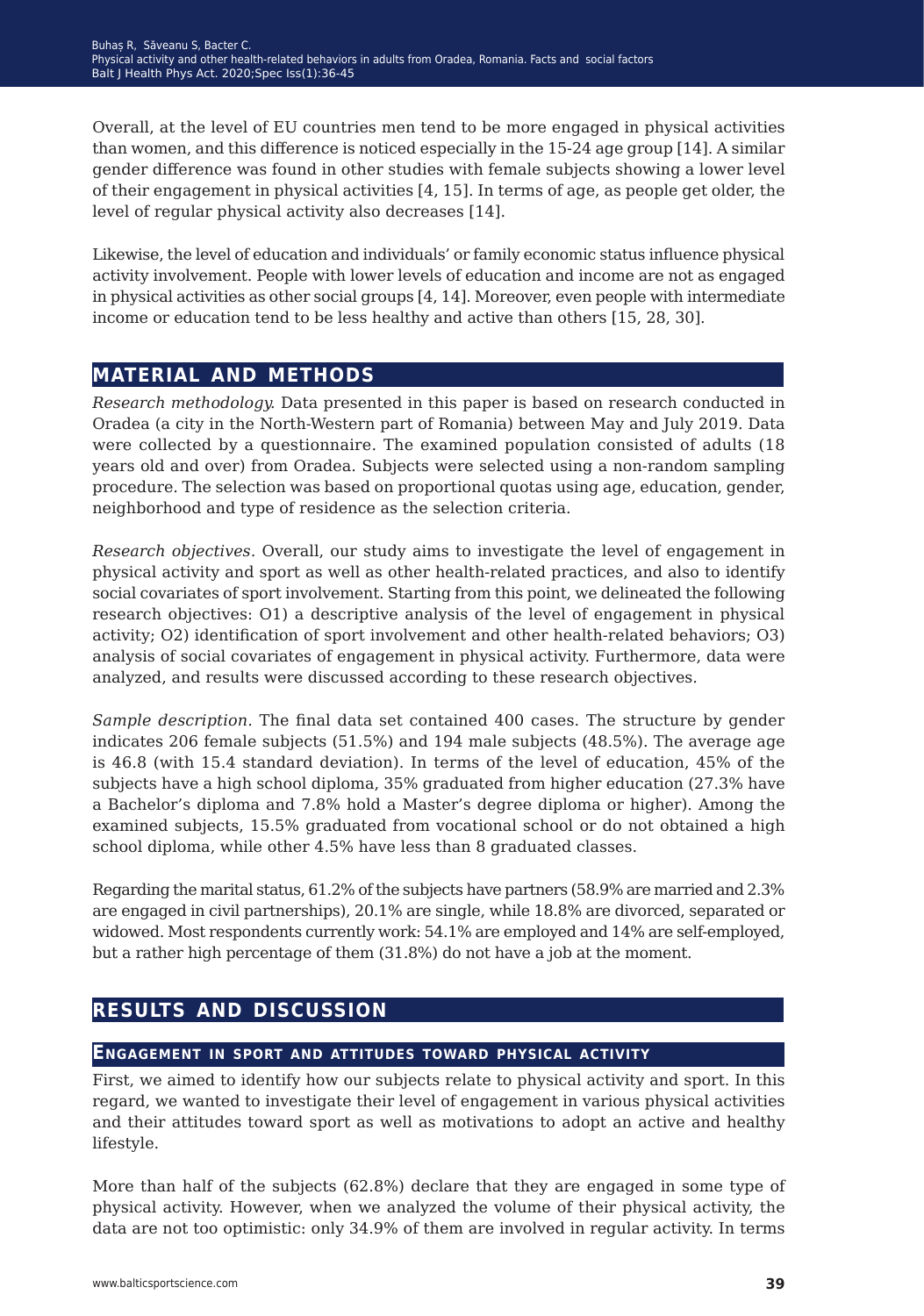of frequency, they declare exercising daily or at least several times per week. 27.9% of them are involved in physical activity less frequently, several times during a month. There is a considerable percentage of people who declare that they do not play any sports at all (37.2%) (Figure 1). Our results comply in this regard with other findings among Romanian adult population that point out the high percentage of people having a sedentary lifestyle [14].



Fig. 1. Frequency of physical activity in the last 3 months (%)

For a more in-depth analysis, in our further analyses we used a dichotomic variable referring to 62.8% of subjects who exercise and 37.2% who are not engaged in any physical activity. Regarding the intensity of physical activity, a great percentage of the respondents (71%) declare that they walk approximately 30 minutes daily, while 11.5% of them use a bicycle at least once every two days. So, active subjects prefer to be engaged more in aerobic activities.

As outlined in the literature review, engagement in physical activity is determined by intrinsic and extrinsic motivation [15, 16]. The main reason for which the investigated subjects are involved in sports activities is the one regarding their health status. Our results are in line with other findings: 93.2% of the investigated subjects declare that exercising is important to them because they want to be healthy and fit. The second reason refers to the impact that physical activity has on their mental state: sport reduces stress and induces a general good state of mind. Regarding this aspect, 57% of the subjects say that sport makes them happy. From another perspective, involvement in competitive activity seems not to be one of the reasons why people play sports (Figure 2).



Fig. 2. Motivation for playing sports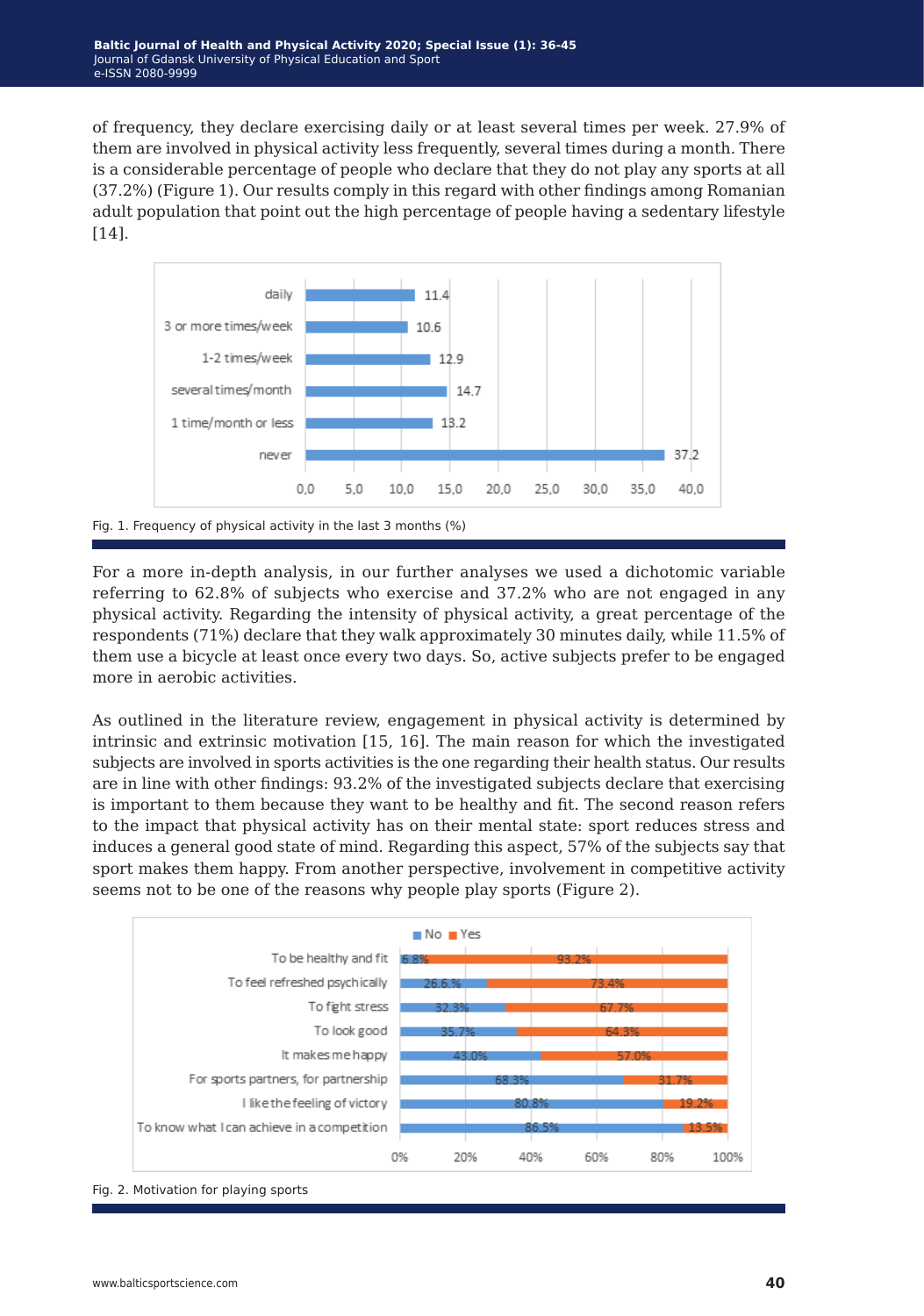In the case of those subjects who are not engaged in physical activity, or not as much as they would want to, the main reason for being inactive refers to time management, as also other studies showed. Most of the subjects declare that they do not have the necessary time to exercise, or they declare that they are too comfortable to get involved in this kind of activity. Lower percentages are recorded for reasons that refer to the lack of opportunities to practice the desired sport (Figure 3).



### **Sport involvement and other health-related behaviors**

Data show that the majority of the investigated subjects are interested in their health state. 80.4% of them declare that they are preoccupied with their health to a very great extent or a great extent. Analyses indicate a significant relationship regarding the interests in their health and involvement in sport (chi-square 16.16, p=0.001, df 3). Data suggests that subjects who do not exercise at all are less interested in their health than others (Figure 4). These results indicate that active people are involved in physical activity and tend to adopt a healthy lifestyle because they aim to have many health outcomes.



Fig. 4. Subjects' concern about their own health status (number of cases)

We were also interested in identifying dietary habits among our subjects. We investigated water consumption and eating habits in this regard. On average, the subjects involved in our research drink 2L of water/day (with 0.8 standard deviation). There is a very small difference regarding the amount of water drunk (2.08L/day) by subjects who practice sport as compared to those who are not engaged at all in any physical activity (1.92L/day). The difference between those values is not statistically significant.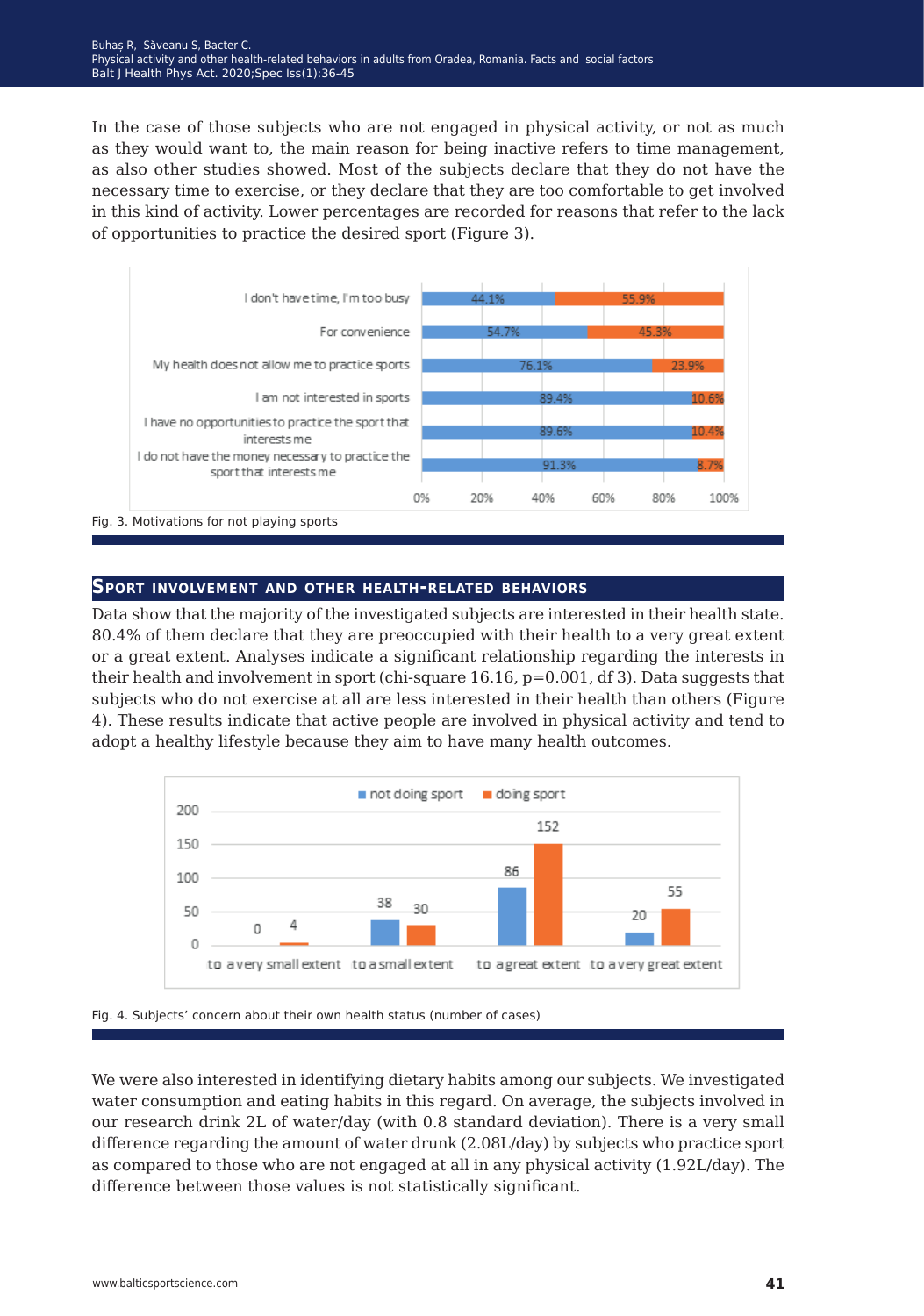Regarding their eating behavior, 22.4% of the subjects declare that they eat bread at each meal. 37% of them often eat bread at each meal, 31.5% rarely do this and only 9% never eat bread at each meal. These results are prone to generate some debate. Taking into consideration the WHO recommendation that, in order to have a healthy lifestyle and prevent certain diseases, the diet should contain much fiber food, e.g. whole grains. The quality of the bread Romanians eat and its nutritional properties remain to be investigated in future research. Moreover, our analyses show a significant relationship regarding this eating behavior and subjects' engagement in physical activity (chi-square 28.2, p=0.000, df 3). The number of respondents who do not exercise at all and always eat bread at each main meal is greater compared to those who have an active life. By contrast, more active subjects state that they never eat bread at each main meal compared to those who are sedentary (Figure 5).



Also, in our study we registered the self-perceived body weight and also the real body weight (using Body mass index - BMI) based on data received from subjects regarding their height and weight. Regarding the engagement in physical activity, analyses do not show a significant relationship when taking into consideration the self-perceived body weight, but we identified a significant relationship for the BMI (chi-square 17.8,  $p=0.001$ , df 4). A significant relationship is registered in the case of subjects with normal body weight. Among them, there is a significantly higher proportion of persons who are involved in sport activities (adjusted residual 3.0). Also, a significant difference was registered in the case of subjects with grade II obesity: few of them are physically active (adjusted residual 3.2) (Figure 6).



Fig. 6. Relationship between the BMI and exercising (number of cases)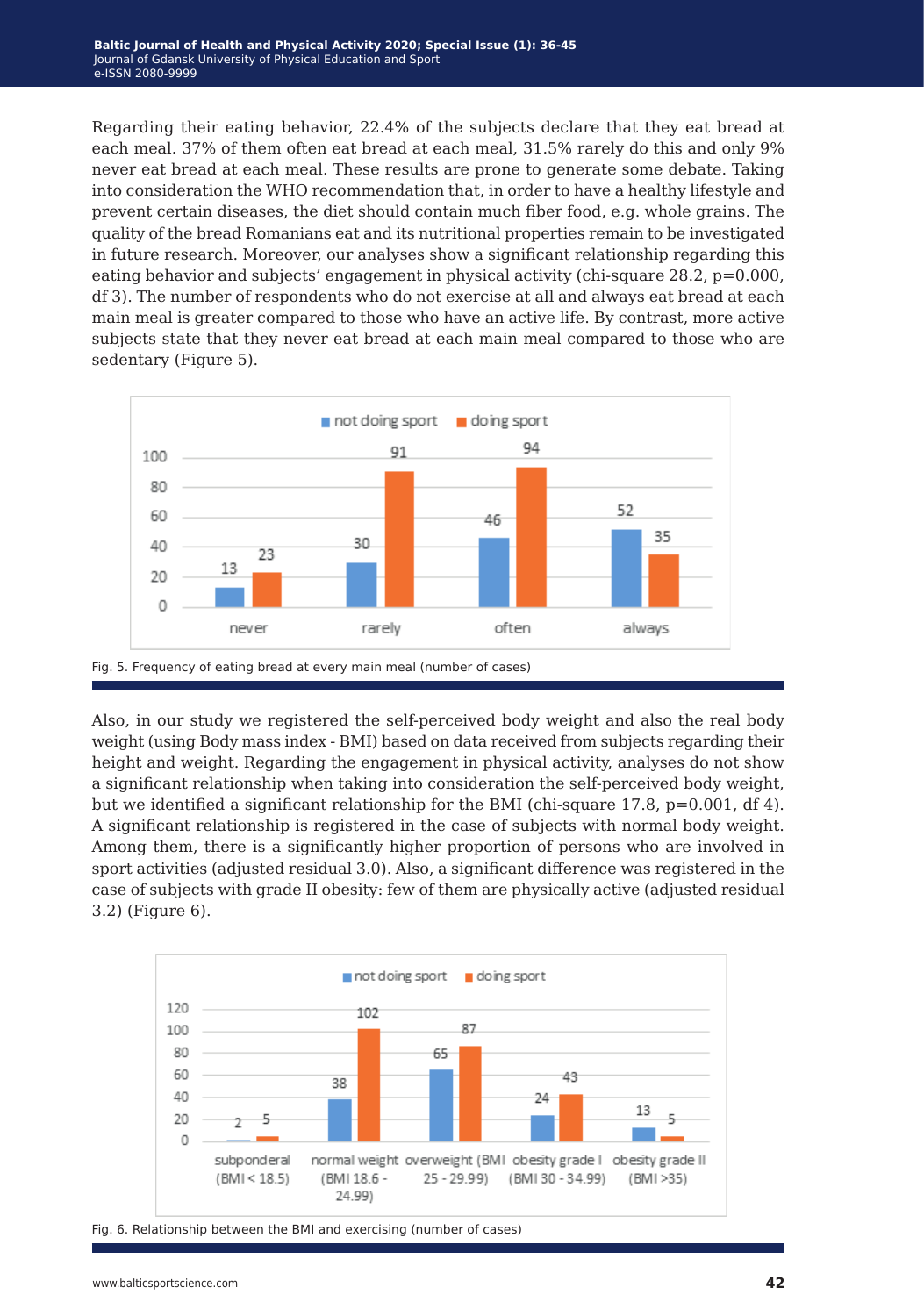Among subjects who consider themselves to have a weight over the normal level, 63.1% declare that they take measures to lower their weight. Weight management regards both main pillars of a healthy lifestyle: the first measure that is mentioned by subjects refers to changing eating behaviors (85.9% of the respondents declare they reduce the amount of food intake) and the second one refers to physical activity (49.6% declare that they exercise).

### **Social covariates of sport involvement**

The analysis did not indicate significant differences regarding gender. This result is contrary to other findings that differentiated between women's levels of physical activity and those of men. But age seems to be one of the covariates for involvement in physical activity among our respondents  $(t=5.4, p=0.000)$ . The average age of inactive subjects is higher (52 years) than the age of those who exercise (43.4 years). As people get older, they are less willing to get involved in physical activity.

The level of education also presents significant differences (chi-square  $=$  35.7, p=0.000, df 4). Data suggests that subjects that did not graduate from high school (do not have a high school diploma) are less involved in sport activities (adjusted residual 5.0). As regards those who have a higher-education diploma, more of them exercise (adjusted residual 4.3). Results indicate that physical activity is associated with a higher level of education, complying also with other studies (Figure 7).



Fig. 7. Level of education (number of cases)

We identified a significant relationship in the case of subjects' occupational status (chi- -square = 31.8, p=0.000, df 2). Respondents who currently do not have a paid job are less involved in physical activity, as compared to those who work (Figure 8).



Fig. 8. Occupational status (number of cases)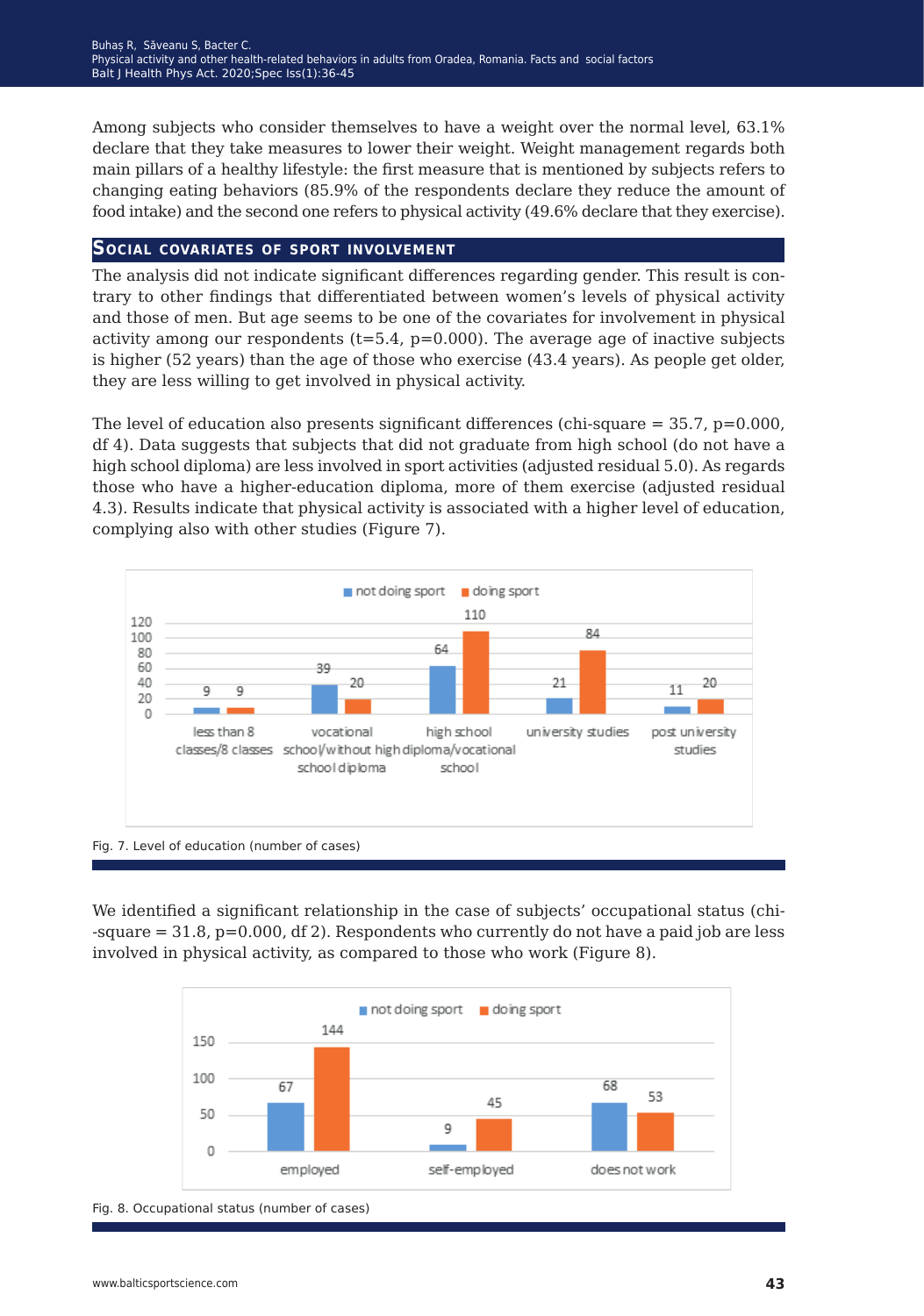The level of income also explains differences between subjects who are engaged in physical activity and those who are not (chi-square  $= 32.4$ ,  $p=0.000$ , df 5). A higher level of income implies better orientation toward sport (Figure 9).



Fig. 9. Income level (number of cases)

### **conclusions**

Overall, our research results are in line with other findings. The proportion of people who are engaged in a regular and moderate physical activity is not as high. A considerable percentage of people declare that they do not play any sports at all.

People who are interested in ensuring themselves good health are also engaged in physical activity and find their motivation to do that. They also pay attention to their dietary habits, trying to adopt a balanced nutrition, with enough amount of water intake and less bread. A healthy lifestyle is not only related to physical body, but also to mental state. People feel that sport helps them overcome stress and creates a good state of mind. However, less active people will always find reasons for not getting involved in physical activity, regardless if we take into consideration time, lack of motivation or opportunities. Moreover, there is a significant relationship between the BMI and an active life: people with a normal BMI are more prone to exercise, while obese individuals are rather sedentary.

Social factors are important determinants for the level of engagement in physical activity. Overall, people having a high socio-economic status tend to exercise more than people with poor levels of education or income. Getting involved in a regular physical activity implies time, financial resources and an adequate attitude toward sport. But, as people get older, their level of physical activity decreases.

Future research could thoroughly analyze the relationship between engagement in physical activity and dietary habits or other social covariates. Still, our research results point out that Romanian adults are not as active or preoccupied about their health state as they should be.

### **references**

- [1] Bouchard C, Blair SN, Haskell WL. Physical activity and health. Champaign, IL: Human Kinetics; 2007.
- [2] Powell K, Paluch A, Blair S. Physical Activity for Health: What Kind? How Much? How Intense? On Top of What? Ann Rev Public Health. 2011;32(1):349-365. <https://doi.org/10.1146/annurev-publhealth-031210-101151>
- [3] O'Brien W, Issartel J, Belton S. Evidence for the Efficacy of the Youth-Physical Activity towards Health (Y-PATH) Intervention. Adv Phys Educ. 2013;3(4):145-153. <https://doi.org/10.4236/ape.2013.34024>
- [4] Gauvin L. Social Disparities and Involvement in Physical Activity: Shaping the Policy Agenda in Healthy Living to Successfully Influence Population Health. Quebec, Canada: University of Montreal; 2003.
- [5] Buhaș S, Herman G, Ștef M. Aspects Regarding Speed Development in Football Game in 12-14 Years Old Children. GeoSport for Society. 2018;8(1):21-30.
- [6] Ilieș DC, Buhaș R, Ilieș M, Ilieș A, Gaceu O, Pop AC, Marcu F, Buhaș SD, Gozner M, Baias S. Sport Activities and Leisure in Nature 2000 Protected Area-Red Valley, Romania. J Environ Protect Ecology. 2018a;19(1):367-372.